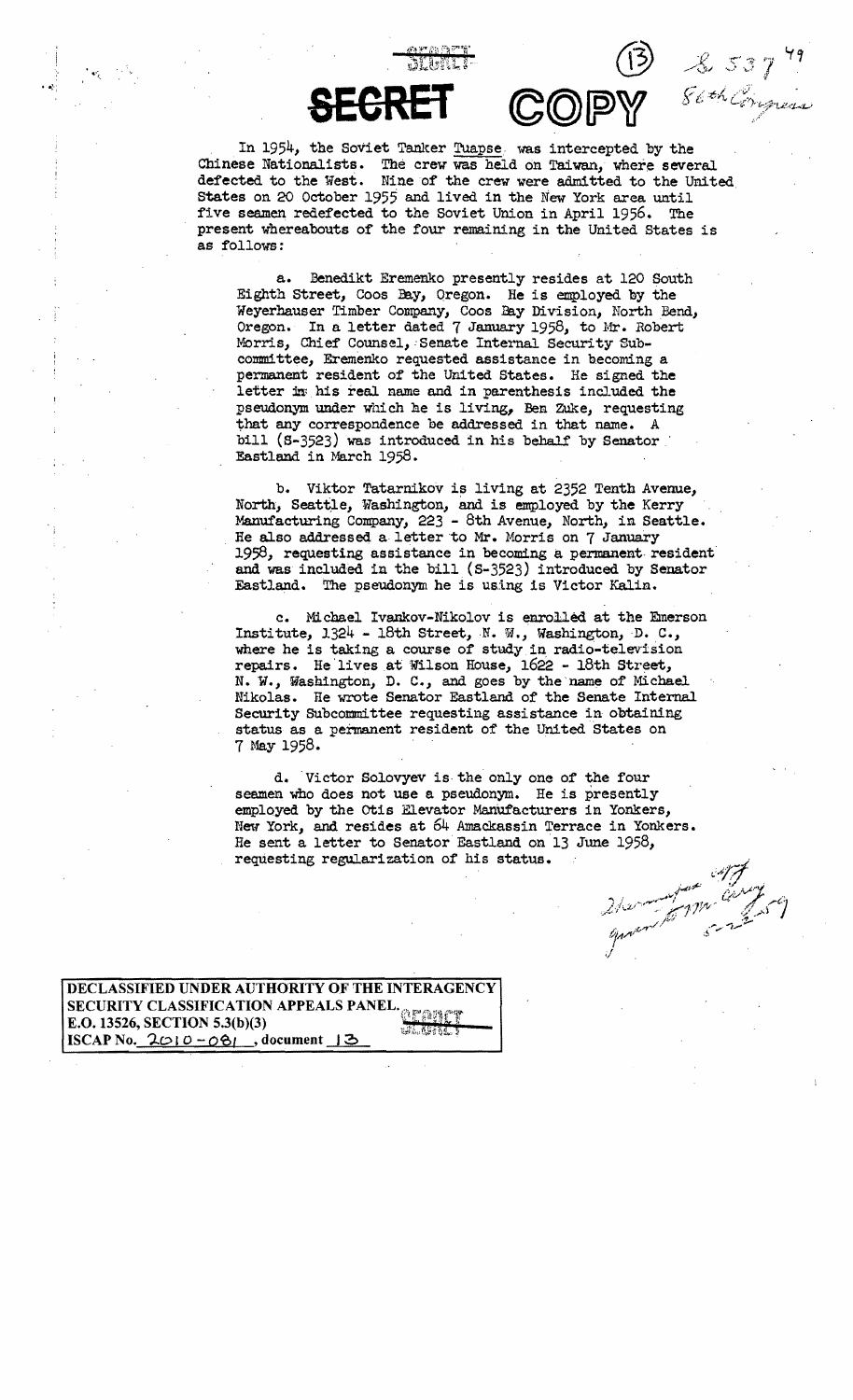## BENEDICT EREMENKO (BEN ZUKE), VICTOR TATAR-NIKOV (VICTOR KALIN), MIKHAIL IVANKOV-NIKOLOV (MICHAEL NIKOLAS) AND VICTOR SOLOVYEV

新闻的社会学习中的人, 地方就可以对方的工具 CEO的 生活应用 (2000)

**Calendar No. 65** 

าระ พระอังนิเมีย เรียก คุร

RES BALL MERCHAND 20분 : 2010년<br>대한민국의 대학

86TH CONGRESS SENATE

ให้ได้เป็นชั้นชั้นส่วนสำนัก ก็ไป ก็ไป เป็นเป็นสำนักให้เป็นชุดอยู่เหล่า นายตั้งแบบ ลูกันเป็น<br>นั่งสี่มีปรับได้เป็นรูป เล็ด หลัง ( บาร์ มาโรงเมาไลยยังเหล่า) - เป็นปา

## Mr. EASTLAND, from the Committee on the Judiciary, submitted the

# 

 $\mathcal{L}_{\mathcal{L}_{\mathcal{L}}} = \left\{ \mathcal{L}_{\mathcal{L}_{\mathcal{L}}} \left( \mathcal{L}_{\mathcal{L}_{\mathcal{L}}} \right) \in \mathcal{L}_{\mathcal{L}_{\mathcal{L}}} \right\} \cap \left\{ \mathcal{L}_{\mathcal{L}_{\mathcal{L}}} \right\} \cap \left\{ \mathcal{L}_{\mathcal{L}_{\mathcal{L}}} \right\} \cap \left\{ \mathcal{L}_{\mathcal{L}_{\mathcal{L}}} \right\} \cap \left\{ \mathcal{L}_{\mathcal{L}_{\mathcal{L}}} \right\}$ 

ويها بالمتك

# BEFORE PRESERVE THE RECOMPANY S. 5371

3 album

tas est

Albert State Bank (1989)<br>1989 State Bank (1989) - Mangin 2, 1959 Cordered to be printed

The Committee on the Judiciary, to which was referred the bill<br>(S. 537) for the relief of Benedict Eremenko (Ben Zuke), Victor<br>Tatarnikov (Victor Kalin), Mikhail Ivankov-Nikolov (Michael<br>Nikolas) and Victor Solovyev, havin do pass.

#### PURPOSE OF THE BILL

The purpose of the bill is to grant the status of permanent residence in the United States to Benedict Eremenko (Ben Zuke), Victor Tatarnikov (Victor Kalin), Mikhail Ivankov-Nikolov (Michael Nikolas), and Victor Solovyev. The bill provides for appropriate quota deductions and for the payment of the required visa fees.

#### STATEMENT OF FACTS

The beneficiaries of the bill are all natives of Russia who were<br>crewmen on board the U.S.S.R. tanker *Tuapse* which was captured<br>by the Chinese Nationalists in June 1954. From that ship nine Russian seamen were paroled into the United States. The Russian<br>authorities interviewed them and five of the number returned to Russia; the four beneficiaries of this bill refused to return to Russia.

电无线线电线线 正正化 计命令程序错误 化反相 以以本质的 Provincia de 140  $\geq \frac{1}{2\sqrt{3}}\sqrt{3}+\frac{1}{2}\sqrt{3}\sqrt{3}\sqrt{3}\sqrt{3}+\frac{1}{2}\sqrt{3}+\frac{1}{2}\sqrt{3}+\frac{1}{2}\sqrt{3}+\frac{1}{2}\sqrt{3}+\frac{1}{2}\sqrt{3}+\frac{1}{2}\sqrt{3}+\frac{1}{2}\sqrt{3}+\frac{1}{2}\sqrt{3}+\frac{1}{2}\sqrt{3}+\frac{1}{2}\sqrt{3}+\frac{1}{2}\sqrt{3}+\frac{1}{2}\sqrt{3}+\frac{1}{2}\sqrt{3}+\frac{1}{2}\sqrt{3}+\frac{1}{2}\sqrt{3}+\frac{1}{2}\sqrt{3}+\frac$  $\sim 10^{-1}$  HeV in Barbar at equalis 34007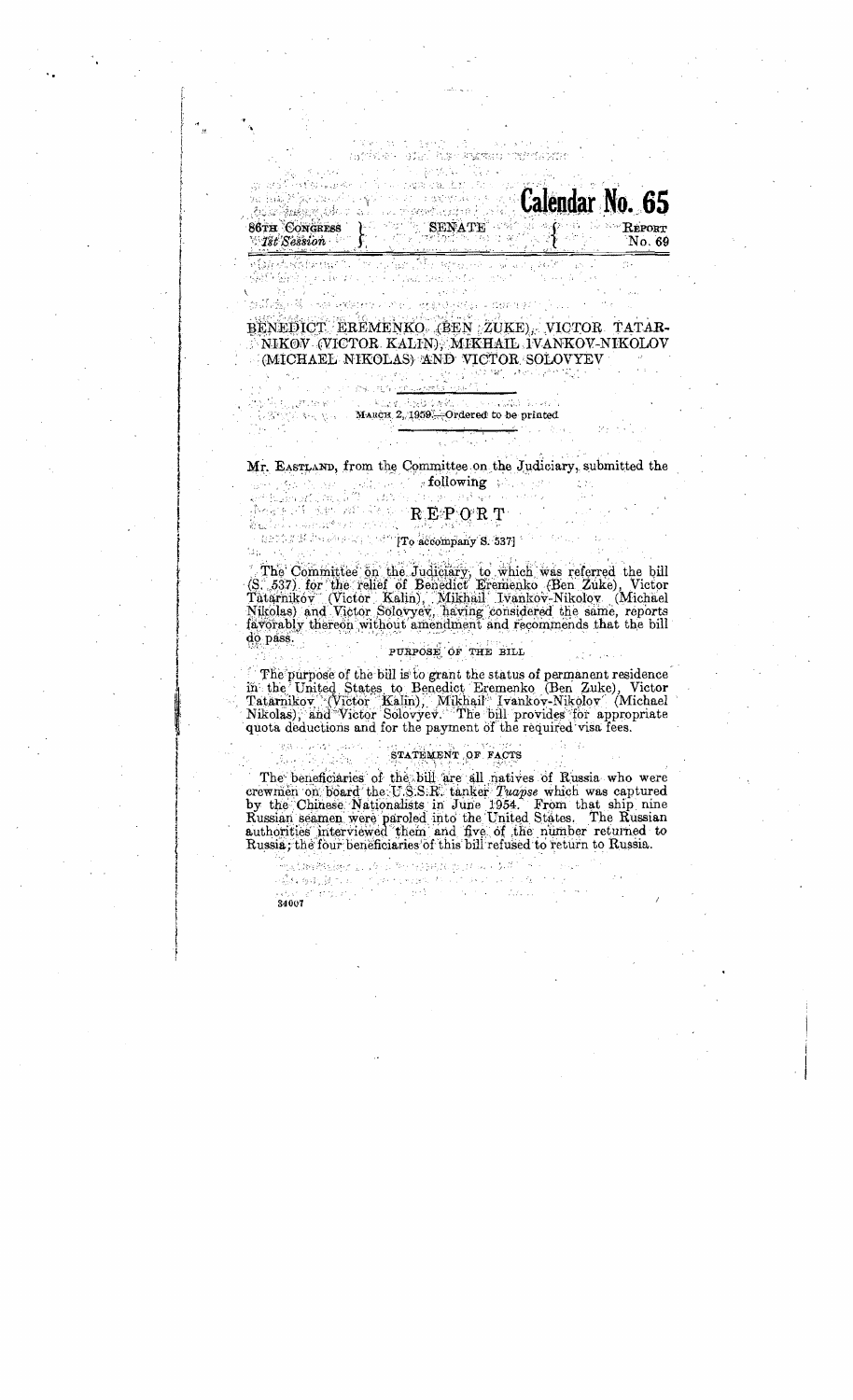#### MEMORANDUM OF CLASSIFIED INFORMATION FROM IMMIGRATION AND NATURALIZATION SERVICE FILES REGARDING BENEDICT EREMENKO, , BENEFICIARY OF S. 3523

E.O. 13526, section  $3.3(b)(1)$ 

This Service is in receipt of information that subject, while attending a dance at St. Nicholas Arena in New York on November 26, 1955, was approached by an unknown person who stated:<br>"I am from the Soviet Embassy. Why don't you go back home. The Soviet Union wouldn't do anything to young fellows like you." Beneficiary replied that he was satisfied and no further conversation took place.

The committee is referred to the Office of Legislative Liaison, Department of the Air Force, for information concerning Benedict Eremeriko (Benedict Yeremenlco).

Information developed by this Service pertinent to the information of the Department of the Air Force in this case has been furnished to that agency with a request that the agency transmit it to you with its information.

StGRLI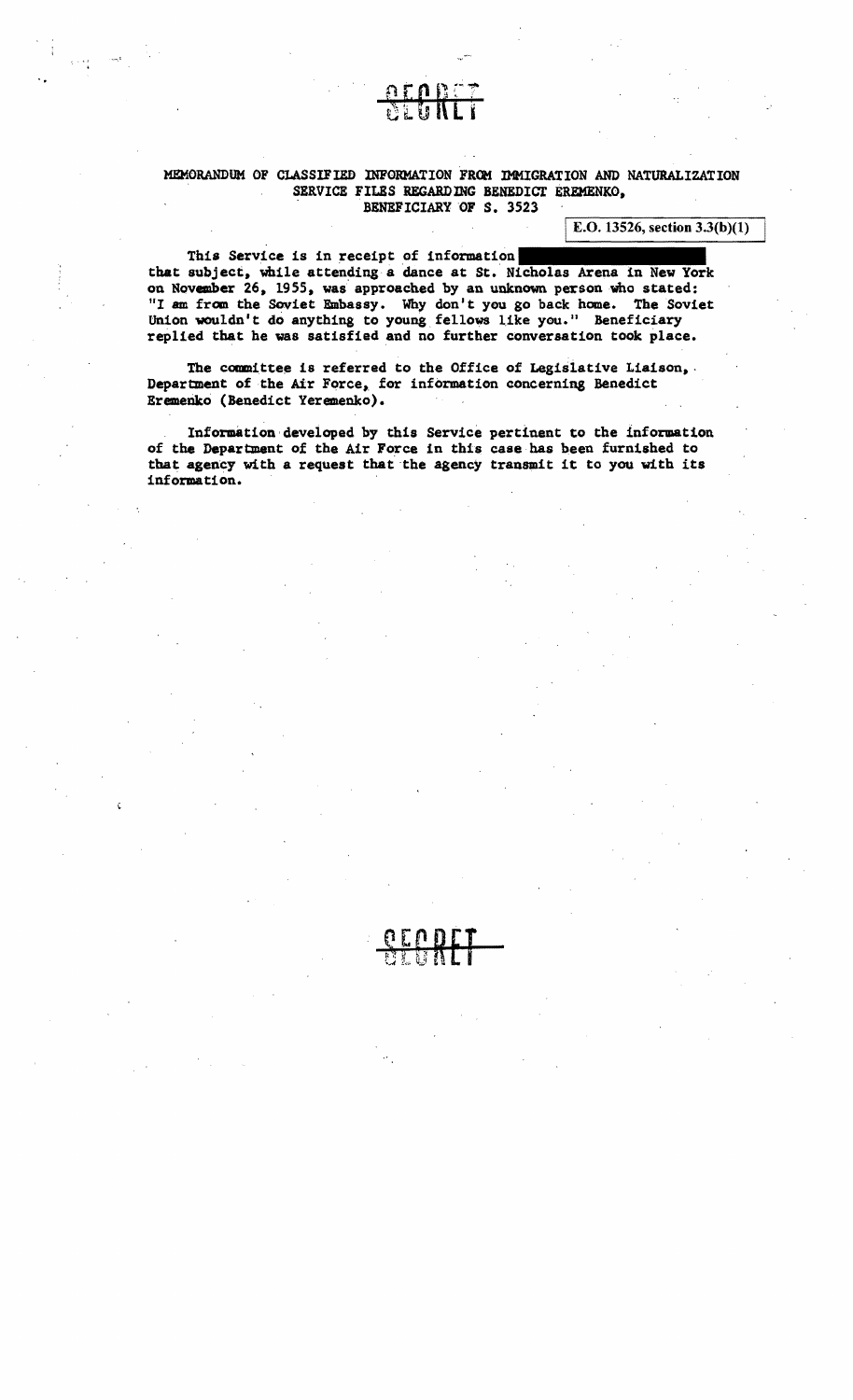#### MEMORANDUM OF CLASSIFIED INFORMATION FROM IMMIGRATION AND NATURALIZATION SERVICE FILES CONCERNING VICTOR TATARNIKOV, BENEFICIARY OF PRIVATE BILL S. 3523

Beneficiary presently resides at 6718 Empire Way, Seattle, Washington, and is employed by the Korry Manufacturing Company, 223 - 8th Avenue North, Seattle, Washington, as a machine operator. His father, mother, two brothers, and two sisters reside near Moscow in the U.S.S.R.

Mr. Tatarnikov is one of nine U.S.S.R. sailors, formerly of the Soviet tanker SS "Tuapse," who was granted asylum in the United States after his ship was captured by the Chinese Nationalists in the Formosa Straits on June 23, 1954. He remained on Formosa until October 19, 1955, when he left for the United States, arriving at Seattle, Washington, on October 20, 1955, via Northwest Airlines. He was paroled on that date to the Church World Services, 215 - 4th Avenue, New York City, sponsors. The Soviet authorities attempted to return these nine seamen to the U.S.S.R. at New York in April, 1956. They succeeded in persuading five of the nine seamen to return to the U.S.S.R. from New York by air. Beneficiary was one of the four who did not return.

Mr. Tatarnikov has been under the parole supervision of this Service since entry. Beneficiary has been investigated numerous times since his entry and his activities and associates have been carefully scrutinized by Service personnel. E.O. 13526, section  $3.3(b)(1)$ 

The Committee is referred to for information concerning the beneficiary.

This missessied contains information affecting the national defense of the United States, within the meeting of the espienage laws, Title 18, C. Soco, 793 and 794, the transmission or revelstion of which in the manner to an unawthorized person is probibited by law.

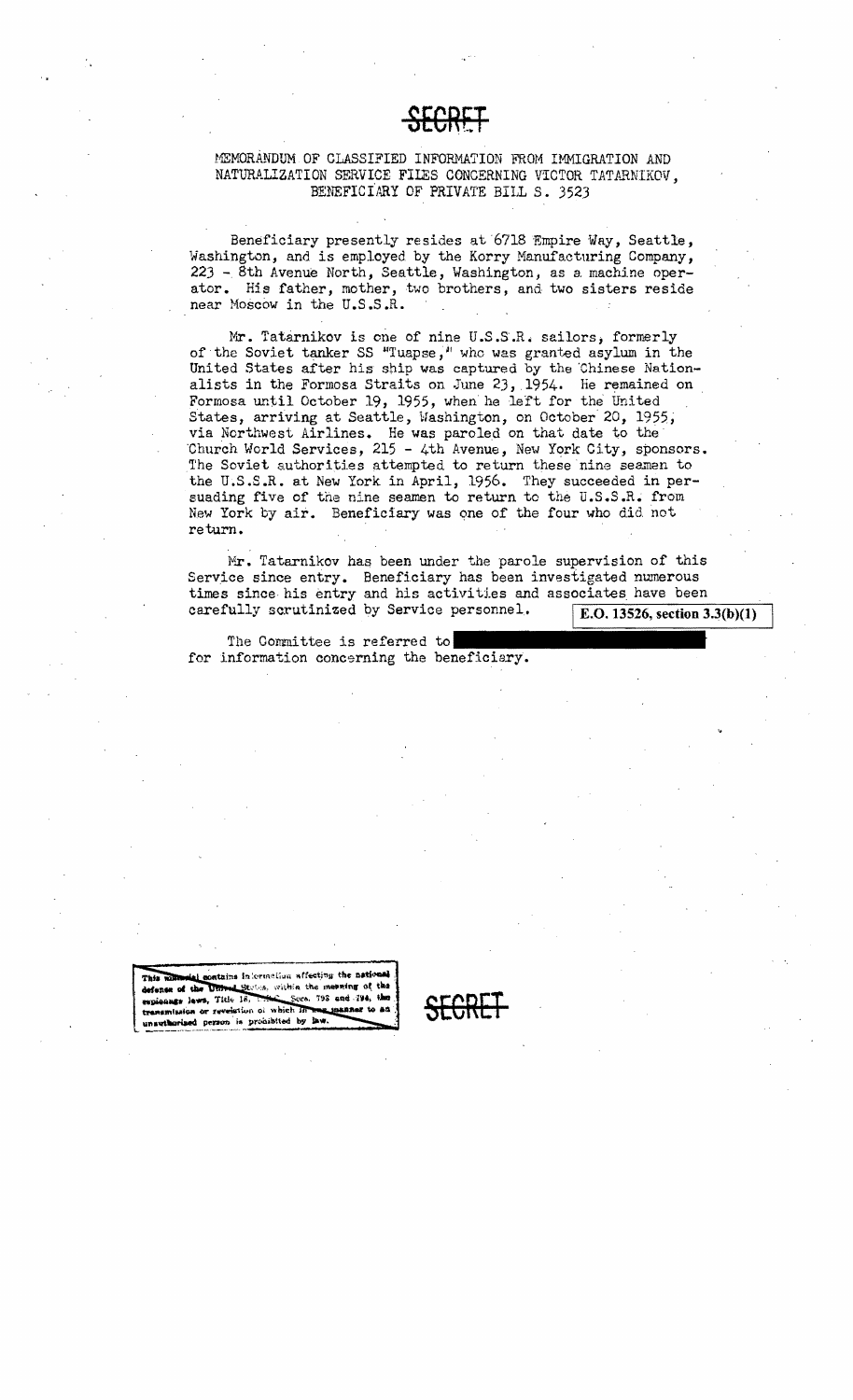## MEMORANDUM OF CLASSIFIED INFORMATION FROM IMMIGRATION AND NATURALIZATION SERVICE FILES CONCERNING MIKHAIL IVANKOV-NIKOLOV (MICHAEL NIKOLAS)

DECIVE

ONE OF THE BENEFICIARIES OF PRIVATE BILL S. 4187

E.O. 13526, section  $3.3(b)(1)$ 

The Committee is referred to for information concerning the beneficiary.

of which in any chance to an unnathorized person is prohibited by

HW

 $\left\{ \begin{matrix} \mathbf{u}_{11} \\ \mathbf{u}_{12} \end{matrix} \right\}$ 

of the full of Change

This id, and a Sout 1 of a ball robe

<u>leadedre information affonting the sational delense </u>

 $\mathbb{R}_2$  the morning of the espinange favor,

<u>abs Basonicciae</u> or revolution<mark>i</mark>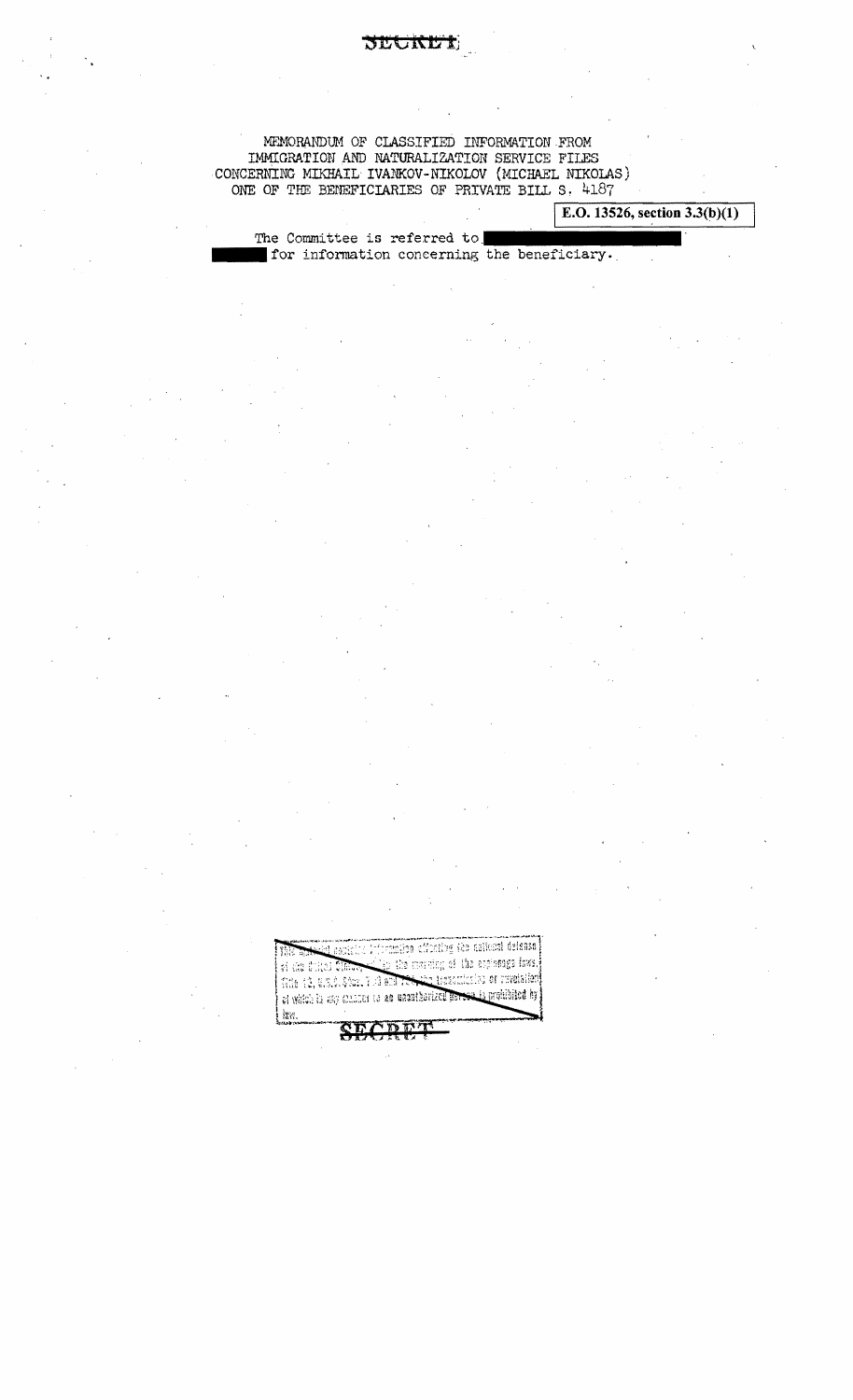INFORMATION CONFIDENTIALLY FURNISHED TO THE CONGRESS CONCERNING MIKHAIL IVANKOV-NIKOLOV (MICHAEL NIKOIAS) ONE OF THE BENEFICIARIES OF PRIVATE BILL S. 4187

The beneficiary resides at 1622 - 18th Street, N. W., Washington, D. C., room number 40. He attended the Emerson Radio Institute, 1324 - 18th Street, N. H. J' Washington, D. C., until September 11, 1958. Following graduation, he obtained employment at the Hecht Company, Washington, D. C., as a television repairman on September 22, 1958. In the interest of the beneficiary's security, his address and employment are set forth in this manner.

> This date page <u>di mas litt shifti it i herrished so the Bringhess on a</u> certification facts, its community <u>An Chaissed</u> actories the Degress without the seasont of the 1 K d Service."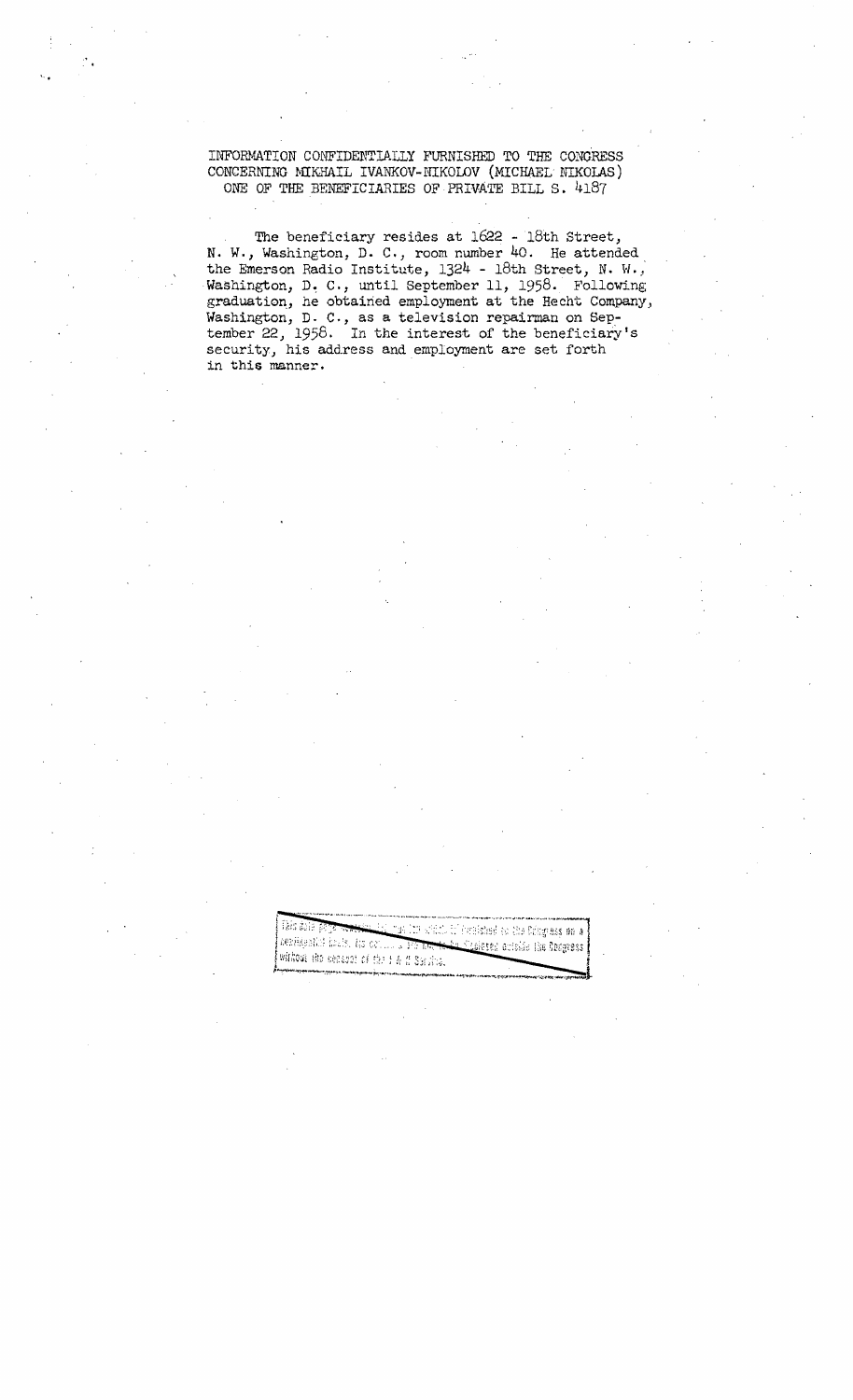

The beneficiary previously advised an officer of this Service that on April 5, 1956 he was visited by two Soviet nationals who attempted to persuade. him to return to Russia, but that he refused. In May 1956 he received \$2,500 from the Saturday Evening Post for his story which appeared in the July 7, 1956 issue of that magazine under the title "Red Kidnapers Are After Me". With part of this money, he purchased a used automobile which he operated without a license for several months. He had been warned by a Service officer on more than one occasion that this was a violation of law. On August 9, 1956, while an unlicensed driver, he damaged a parked automobile. He exhibited an operator's license in the name of another, a friend, to the owner of the damaged car, pretending to be the rightful holder thereof. The beneficiary eventually settled the owner's claim out of court. The beneficiary received his operator's license in November 1956. Nevertheless, because of his . apparent careless driving habits, he has since caused damage to the property of others on different occasions. The sums involved have not exceeded several hundred dollars in damages or repairs in any one instance. .

In August 1956, the landlord of the premises where the beneficiary resided, reported that the latter appeared to be living "very high" and that he was associating with persons who seemed to be anxious to spend his money. The landlord also reported that the beneficiary's affairs with women had been a constant source of annoyance to the other tenants, who complained' about his bringing women to his room.

On 'December 19, 1956, the individual with wham the beneficiary shared his room, expressed concern over Mr. Solovyev's association with certain Russians in the Yonkers, New' York area, who seemed to be interested in returning to Russia. This informant related that approximately two weeks prior to that time, he listened to a conversation between the beneficiary and an unknown Russian during which they were critical of living and working conditions in the United States. The unknown Russian was allegedly desirous of returning·to RUSSia, according to information later furnished by the informant.

In August 1957, the beneficiary informed this Service that he had received five group photographs of the five crewmen who had been persuaded to return to Russia. He stated they were sent to him for the purpose of inducing him to return also. Since that time he has expressed satisfaction with living and working conditions in this country.

This material contains information affecting the national : defense of the United States, within the meaning of the ession are the Section of the estimate of the estimate espionage laws, *Title 18, Unori* transmission or revelation of which in any manner to enunauthorized person is prohibited by law.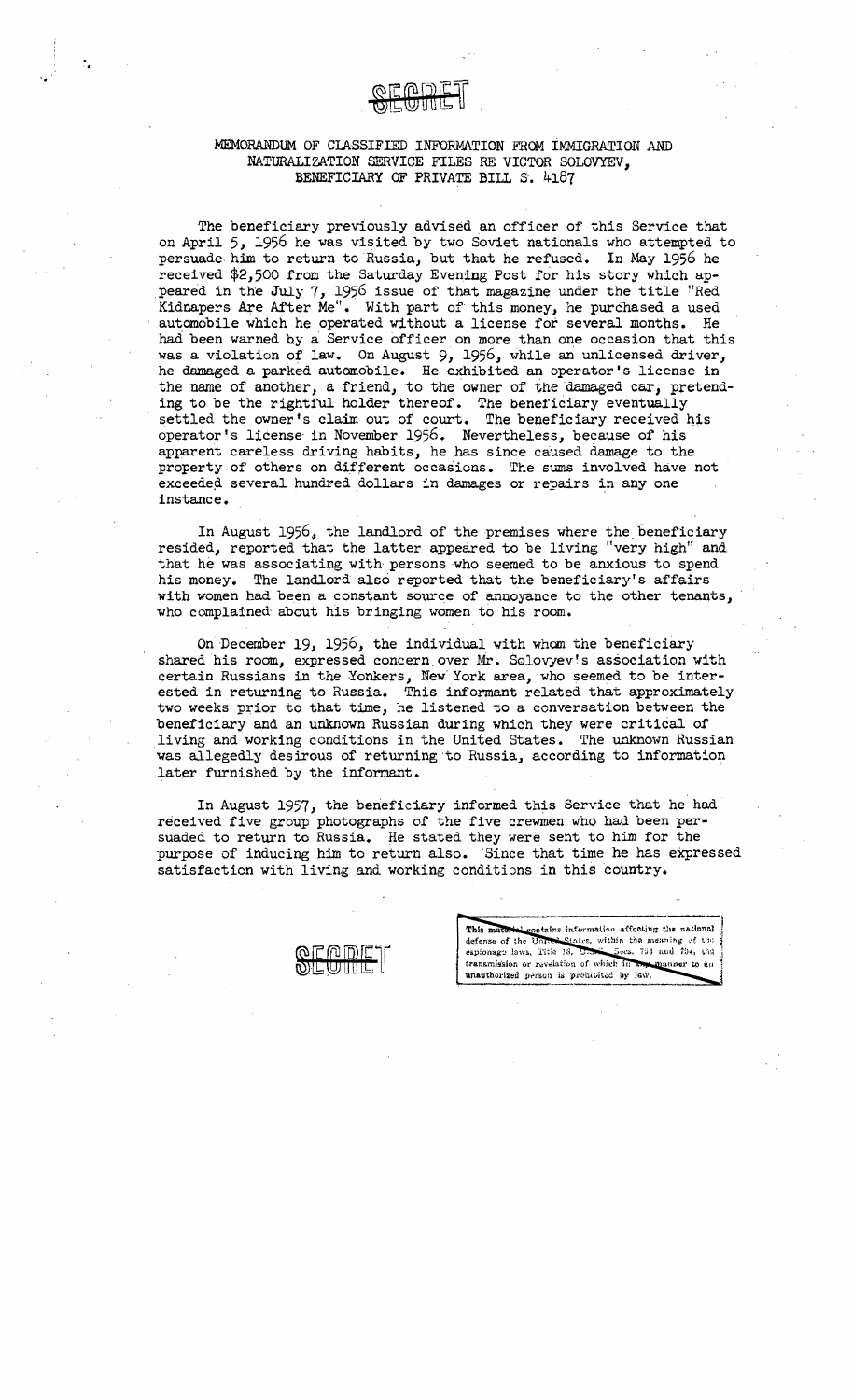On August 27, 1958, the beneficiary's landlady advised that Mr. Solovyev recently remained away for several days at a time and that he had been spending most of his time at the home of a divorcee nearby. On November 3, 1958, the beneficiary informed an officer of this Service that his relationship with this woman had terminated.

**OFODET** 

The Committee is referred to additional information concerning the beneficiary.

| for E.O. 13526, section  $3.3(b)(1)$ 

This material contains information affecting the national defense of the Shates, within the meaning of the espionage laws, Title 18. Secs. 793 and 794, the transmission or revelation of which in any anner to an unauthorized person is prohibited by law.

> $w \boxplus E$ ٦٢

> > $-2-$